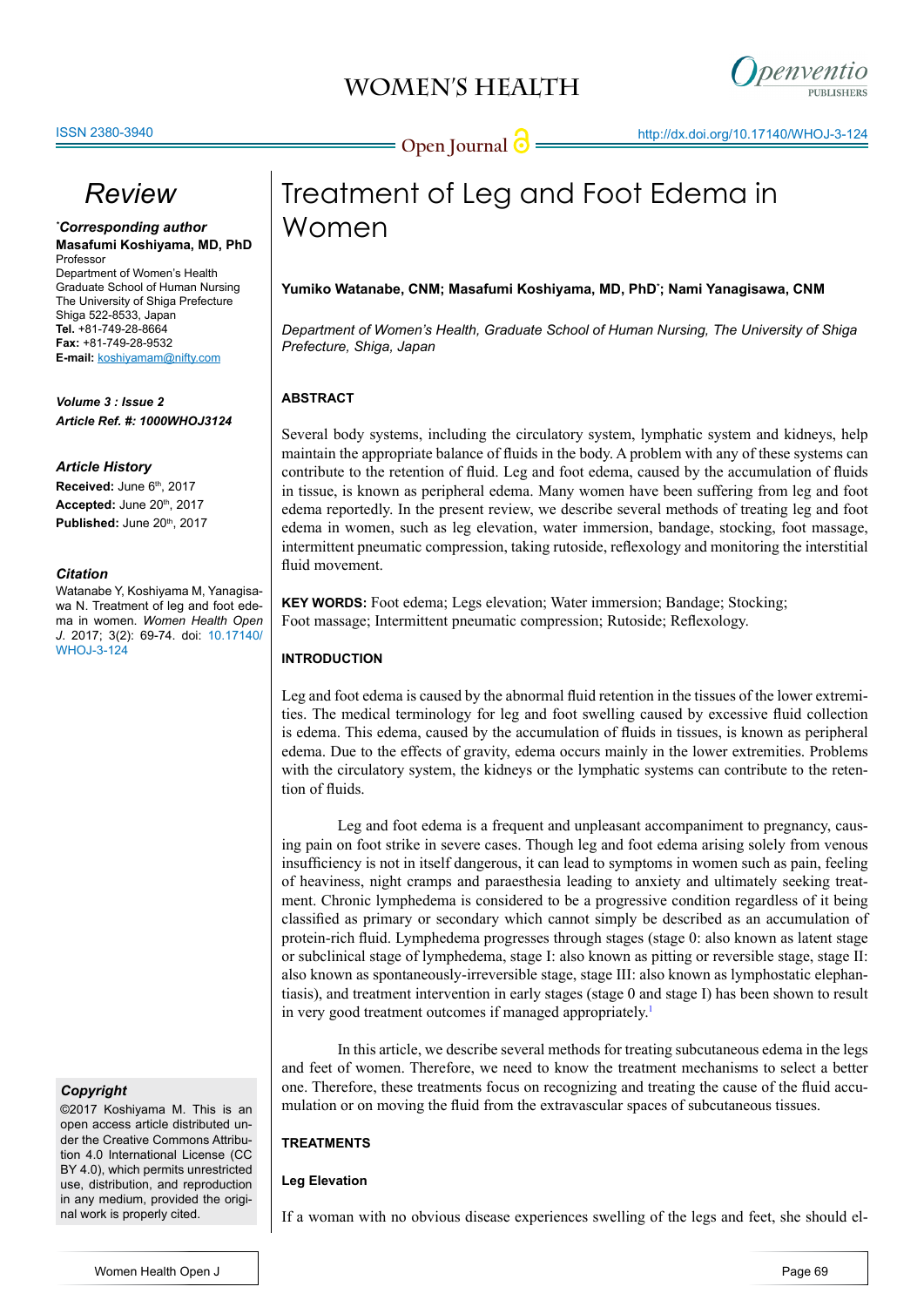Open Journal<sup>2</sup>

evate her legs above the level of her heart to keep the swelling down using gravity.2,3 For swollen legs and feet caused by pregnancy, pregnant women should also elevate their legs and avoid lying on their back in order to help improve the blood flow and reduce the swelling. The subcutaneous extravascular fluid in the legs and feet should then move toward the pelvis.

#### **Water Immersion**

Hydrostatic force is proportional to the depth of immersion. As the pressure gradient increases with depth, this hydrostatic pressure causes an inward and upward squeezing action on the body. It is this mechanism that causes the effects of buoyancy. The buoyancy reduces the gravitational load on the body, meaning objects such as the human body weigh less when in water.<sup>4</sup> Therefore, deep immersion compresses the leg and foot skin and acts on the fluid in the extravascular spaces uniformly from all sides. Subcutaneous edema fluid is pushed from the extravascular space into the venous system, and extravascular fluid can be moved by water aerobics.<sup>5,6</sup> Kent et al<sup>7</sup> experimented on pregnant women standing in water up to the axilla (static immersion) or in low-intensity water aerobics class, also with immersion up to the axilla. They reported no marked difference in the diuretic effects of static immersion and water aerobics. Water aerobics and static immersion had similar effects on the urine specific gravity. This result implies that a water aerobics class will offer the same diuretic and edema-reducing benefits as simple immersion in the same depth of water.

Hartmann and Huch also researched the response of pregnancy leg edema to a single immersion exercise session.8 They concluded that a single immersion exercise session was a simple and cost-effective method of treating and preventing the unpleasant but common, symptom of pregnancy edema. However, the duration of the volume-reduction effect of immersion exercise is unclear. Further studies are necessary to investigate the duration of its effect.

#### **Bandages**

Bandages can exert high pressure on the subcutaneous tissues of swollen legs and feet.<sup>9,10</sup> Mosti and Partsch<sup>11</sup> reported that an inelastic bandage exerted about 60 mmHg compression. Such compression can quickly reduce edema by pushing the subcutaneous edema fluid from the extravascular space into the venous system. In order to maintain the edema alleviating effect, after being treated with a non-stretchable dressing, women should wear elastic stockings, as inelastic bandages lose pressure in the supine position very quickly, mainly as a result of edema reduction.12 In contrast to inelastic bandage, an elastic bandage has a high resting pressure and a high working pressure.<sup>13</sup> Elastic systems are not safe for coexisting arterial diseases. Little pressure is lost over time.

Bandages have been shown to be well tolerated and produce no pain. Mosti and Partsch<sup>11</sup> concluded that the edema reduction effect of bandages was equal to that of double stockings.

#### **Stockings**

The pressure of an elastic stocking on the swelling skin is less than that of a bandage. At rest, stockings generate an almost constant pressure known as the resting pressure, and with movement, such as when walking, the stockings generate variations in pressure.<sup>14</sup> Mosti and Partsch<sup>11</sup> reported the following: in patients with venous leg edema, a compression pressure of around 20 mmHg exerted by a stocking led to a reduction in edema comparable to that achieved by an inelastic bandage applied with a pressure of around 60 mmHg when both systems were worn day and night for 1 week. External compression increasing the tissue pressure may reduce the capillary filtration. A stocking with a very low pressure may therefore be sufficient to obtain an effect of reducing the capillary filtration.

In addition, Carvalho et  $al<sup>15</sup>$  reported that using elastic stockings during the entire day reduces the edema and pain in patients with signs and symptoms of chronic venous disease classified as a Clinical, Etiology, Anatomy and Pathophysiology (CEAP) classification of C3 (swollen ankles edema due to varicose veins or hidden varicose veins-venous reflux).

#### **Foot Massage**

Foot massage is an example of an intervention can be used for specific conditions, such as leg and foot edema, as it moves extravascular fluid without disturbing the intravascular fluid.<sup>16,17</sup> However, some subcutaneous edema fluid may be pushed from the extravascular space into the venous system. Foot massage involves the manipulation of the soft tissue of the foot and is more general and does not focus on specific areas that correlate with other body parts, in contrast to reflexology.16,18 In their study, Ҫoban and Şirin19 found that a 20 min foot massage daily for 5 days significantly reduced the physiological lower leg edema during late pregnancy.

Manual Lymph Drainage (MLD) massage is often helpful in reducing edema because it stimulates blood flow, fluid movement and lymphatic system function (detoxifying our bodies). MLD massage strokes are often made in upward motions toward the heart to encourage the lymph movement.<sup>20</sup>

#### **Intermittent Pneumatic Compression**

In advanced stages of lymphedema, tissue fluid spaces can also be found in thickened perimuscular fascia. Since there are no forces capable of mobilizing and propelling stagnant fluid to the regions where lymphatics can absorb them, this task should be performed by external massage. The most effective method is sequential intermittent pneumatic compression (IPC).<sup>21</sup> Since the lymphatic collectors are obliterated, fluid cannot be pushed into these points, and alternative paths must be created. Olszewski et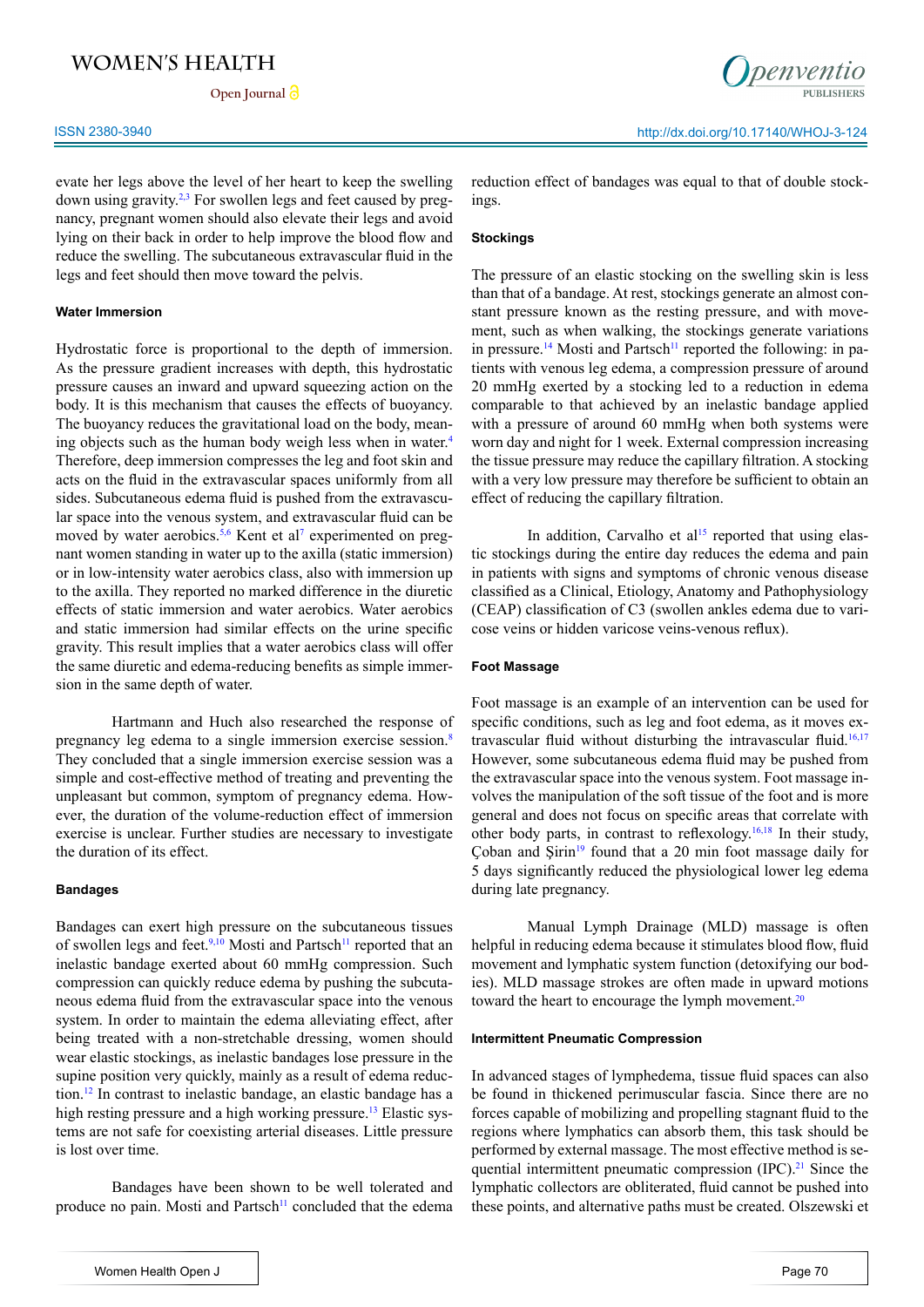Open Journal<sup>2</sup>

 $a^{22}$  showed that, in lymphedema, high external forces move fluid along anatomical structure, but not lymphatics. Zaleska et  $a^{23}$ said that stagnant fluid should be propelled toward the root of the limb. IPC generates effective transmural pressures, overcoming the low hydraulic conductivity of the subcutaneous tissue, securing unidirectional proximal flow, and preventing backflow. Zaleska et al<sup>24</sup> also found that long-term external limb compression using an IPC device resulted in an increase in the tissue channel cross surface area in the thigh, with a concurrent decrease in the circumference of calf. Their observations suggest that the new channels developed in such areas as the upper thigh, hip, and lumbar with a normal lymphatic drainage. Those authors then hypothesized that IPC replaces the missing lymphatic function by providing a fluid-moving force, subsequently enhancing the channel formation process and, in effect, facilitating the evacuation of fluid containing excess cytokines, including those that upregulate collagen synthesis.

### **Rutoside**

Rutosides are a group of compounds derived from the horse chestnut (*Aesculus hippocastanum*), a traditional herbal remedy for treating edema formation in chronic venous insufficiency.<sup>25</sup> Cesarone et al evaluated the effects of hydroxyethyl rutoside at a dose of 1 g/day on the prevention and control of flight microangiopathy and edema in subjects with varicose veins and moderate chronic venous insufficiency when flying for more 11 h.26 They concluded that hydroxyethyl rutoside (at 1 g/day) was useful and effective in reducing the increased capillary filtration and in controlling leg edema in patients with venous hypertension on long-haul flights. In brief, hydroxyethyl rutoside controls distal edema in venous hypertension and also improves the microcirculation by improving the venoarteriolar response and by controlling the capillary filtration rate.

Bergstein $^{27}$  investigated the effect of hydroxyethyl rutoside in pregnant women with varicose veins. The number of patients reporting subjective improvement in the active drug group was significantly greater than in the placebo group. The patients receiving hydroxyethyl rutoside had a decreased leg circumference at the end of the study. Throughout the eight-week period of the trial, there were only minimal side-effects, and healthy babies with good Apgar-scores were delivered.

#### **Reflexology**

Reflexology involves the application of pressure to reflex areas of the hands or feet to produce specific effects in other parts of the body. The thumb and finger technique used differs from massage and resembles a caterpillar-like movement (Figure 1). Reflexology is not a new therapy, and evidence exists to suggest it was used for healing by the early Chinese, Egyptians and North American Indian tribes.<sup>28</sup> Early in the  $20<sup>th</sup>$  century, a United States ear, nose and throat specialist, Dr. William Fitzgerald, observed that applying pressure to specific areas of the hands and feet resulted in an anaesthetizing effect on other specific areas of the body.29 Using these findings, he divided the body into 10 longitudinal zones (5 on each side of the body) terminating in the toes and fingers and suggested that a direct link existed between these areas and the organs of the body within a given zone.

Reflexology is a complimentary [natural healing](http://en.wikipedia.org/wiki/Naturopathy) therapy that can help the body, mind and soul on many levels and can definitely help in [reducing](http://en.wikipedia.org/wiki/Redox) [swelling](http://en.wikipedia.org/wiki/Swelling_%28medical%29) in the feet as the reflexes of the feet receive acupressure treatment during their session.<sup>30</sup>

The lymphatic reflexology technique can be used to treat specific conditions, such as leg, foot and generalized edema, as it moves extravascular fluid without disturbing the intra-

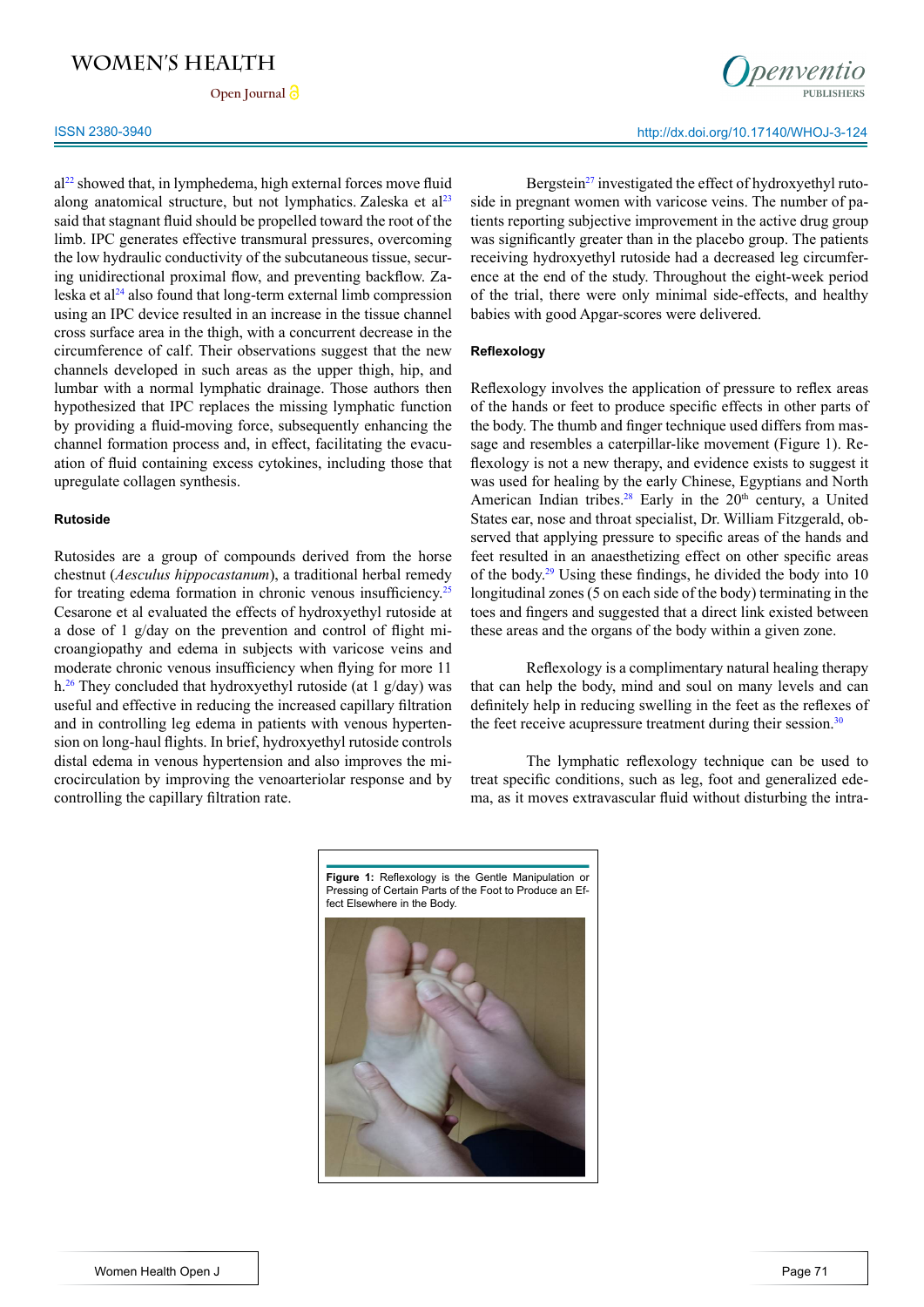Open Journal<sup>2</sup>



#### ISSN 2380-3940 http://dx.doi.org/10.17140/WHOJ-3-124



vascular fluid.<sup>31,32</sup> The technique mimics the lymphatic drainage action of the body, i.e. interstitial fluid moves from the lymphatic capillaries to the lymphatic veins and trunks and returns to the circulatory system at the subclavian vein.<sup>32</sup>

Mollart<sup>33</sup> studied the effects of lymphatic reflexology techniques, relaxing reflexology techniques and a period of rest on ankle and foot edema in late pregnancy. The finding indicate that the lymphatic reflexology techniques (and to a lesser extent relaxing reflexology techniques) have a non-significant clinical effect on reducing ankle and foot edema compared with a period of rest. However, participants perceived the lymphatic reflexology technique as being more effective in symptom relief than relaxing reflexology or a period of rest. A large percentage of lymphatic reflexology technique recipients have reported noticing less swelling and tightness in their feet after a session than relaxing reflexology recipients and rest recipients. Reflexology significantly assisted women in coping with symptoms in late pregnancy with a reduction in the levels of stress, tension, anxiety, discomfort, irritability, pain, and tiredness.

Here is an effective edema protocol that Moshe shared at the recent Reflexology Association of America conference.<sup>34</sup> It is a good preventative procedure for pregnant women and excellent when edema exists for any reason. If the edema is a result of an injury to the foot, then be very careful with the first two steps. Move the joints slowly and only so much as to not inflict pain on the individual. 1: Many repetitions of Pump – fast dorsiflexion. 2: Rotate the ankle joint, many times in both directions. Take through the full range of motion. 3: Specific attention has to be paid to the urinary, lymphatic and colon reflexes. Lymphatic reflexes are worked distal to proximal.

*Botting* showed that a few studies of reflexology have been performed abroad, but English translations of the full research reports are not readily available to allow for a critical analysis of their methodology.29 In addition, studies reported in the 'gray literature' (gray literature: "That which is produced on all levels of government, academics, business and industry in print and electronic formats, but which is not controlled by commercial publishers") suggest that reflexology may be an effective treatment, but these are small-scale studies with inadequate description of the details of the methodology. Therefore, collaboration between reflexologists and experienced researchers should be encouraged, as good-quality studies are required to determine the effectiveness of reflexology.

#### **CONCLUSIONS**

We have roughly described two major ways of achieving interstitial fluid movement in the treatment of subcutaneous edema of the leg and foot (Figure 2). One way involves fluid movement in the extravascular space (Figure 2-A). Another involves fluid movement from the extravascular space into the venous system (Figure 2-B). The methods of leg elevation, foot massage, intermittent pneumatic compression and reflexology mainly move interstitial fluid in the extravascular space. In contrast, the methods of water immersion, bandage, stockings and taking rutoside mainly move interstitial fluid from the extravascular space into the venous system. All of these approaches can result in diuresis. Knowing these mechanisms, the effects depend upon the thoughtful selection of the best available treatment.

#### **CONFLICTS OF INTEREST**

The authors declare that they have no conflicts of interest.

#### **REFERENCES**

1. Lacomba MT, Yuste Sanchez MJ, ZapicoGoni A, et al. Effectiveness of early physiotherapy to prevent lymphedema after surgery for breast cancer: Randomized, single blinded, clinical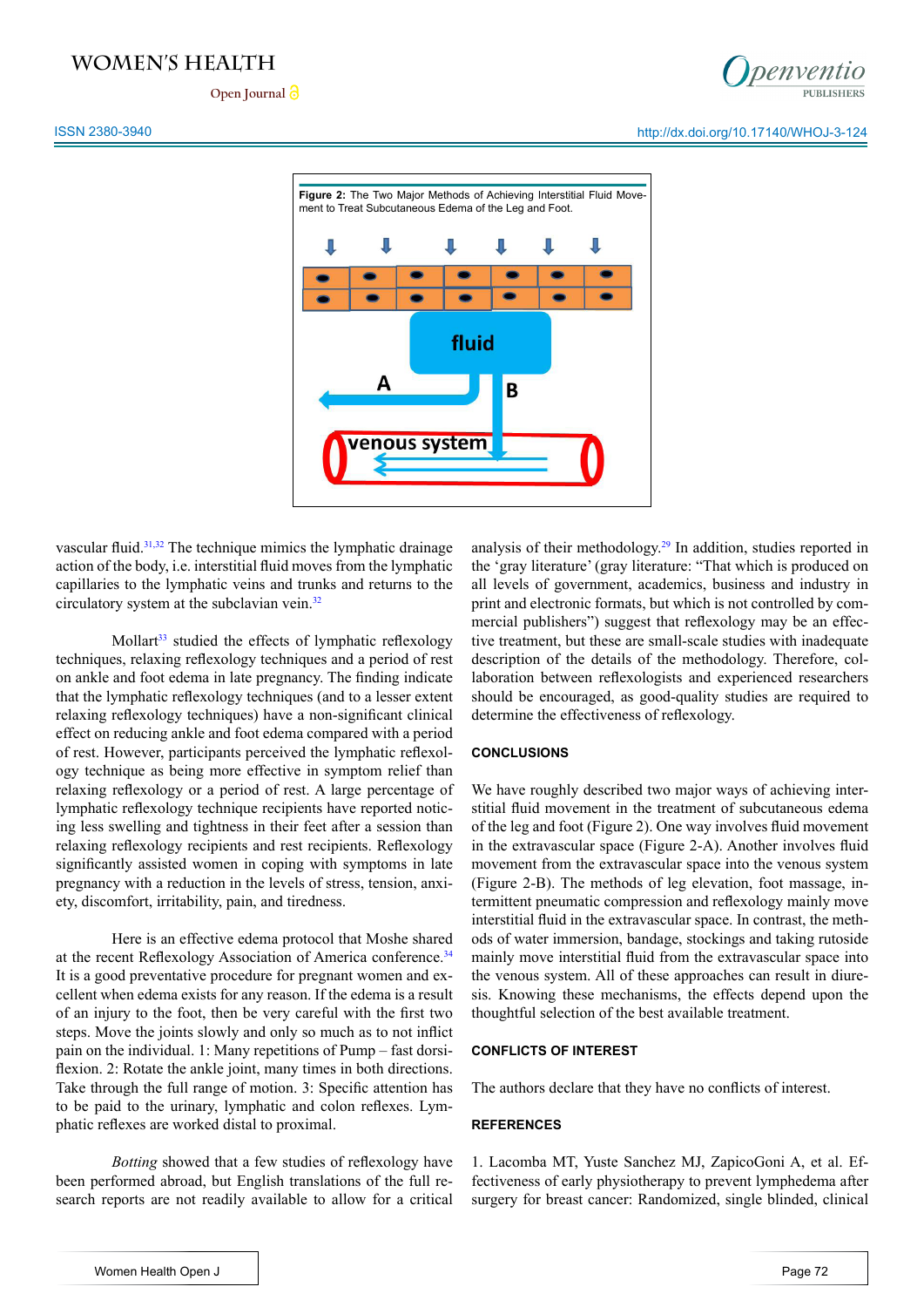Open Journal<sup>2</sup>





trial. *BMJ*. 2010; 12; 340: b5396. doi: [10.1136/bmj.b5396](https://doi.org/10.1136/bmj.b5396)

2. Harvard Health Publication. Harvard Medical School. Trusted advice for a healthier life. Edema. 2012. Web site. [http://www.](http://www.health.harvard.edu/diseases-and-conditions/edema) [health.harvard.edu/diseases-and-conditions/edema.](http://www.health.harvard.edu/diseases-and-conditions/edema) Accessed June 2, 2017.

3. Progressive Health. Remedies for swollen feet & ankles. 2017. Web site. [http://www.progressivehealth.com/swollen](http://www.progressivehealth.com/swollen-feet-ankle-remedies.htm)[feet-ankle-remedies.htm](http://www.progressivehealth.com/swollen-feet-ankle-remedies.htm). Accessed June 2, 2017.

4. Science for Sport. Cold Water Immersion. 2017 Web site. <https://www.scienceforsport.com/cold-water-immersion/>. Accessed June 2, 2017.

5. Greenleaf JE. Physiology of fluid and electrolyte responses during inactivity: Water immersion and bed rest. *Med Sci Sports Exerc*.1984; 16: 20-25.

6. Greenleaf JE. Physiological responses to prolonged bed rest and fluid immersion in humans. *J Appl Physiol Respir Environ Exerc Physiol*. 1984; 57(3): 619-633.

7. Kent T, Gregor J, Deardorff L, Katz V. Edema of pregnancy: A comparison of water aerobics and static immersion. *Obstet Gynecol*. 1999; 94: 726-729.

8. Hartmann S, Huch R. Response of pregnancy leg edema to a single immersion exercise session. *Acta Obstet Gynecol Scand*. 2005; 84: 1150-1153. doi: [10.1111/j.0001-6349.2005.00829.x](http://dx.doi.org/10.1111/j.0001-6349.2005.00829.x)

9. International Society of Lymphology. The diagnosis and treatment of peripheral lymphedema. Consensus document of the international society of lymphology. *Lymphology*. 2003; 36: 84- 91.

10. International Consensus. Best practice for the management of lymphedema. In: *Lymphoedema Framework*. London: MEP Ltd; 2006.

11. Mosti G, Partsch H. Bandages or double stockings for the initial therapy of venous oedema? A randomized, controlled pilot study. E*ur J Endovasc Surg*. 2013; 46: 142-148. doi: [10.1016/j.](https://doi.org/10.1016/j.ejvs.2013.04.015) [ejvs.2013.04.015](https://doi.org/10.1016/j.ejvs.2013.04.015)

12. Damstra RJ, Brouwer ER, Partsch H. Controlled, comparative study of relation between volume changes and interface pressure under short-stretch bandages in leg lymphedema patients. *Dermatal Surg*. 2008; 34: 773-778. doi: [10.1111/j.1524-](http://onlinelibrary.wiley.com/doi/10.1111/j.1524-4725.2008.34145.x/full) [4725.2008.34145.x](http://onlinelibrary.wiley.com/doi/10.1111/j.1524-4725.2008.34145.x/full)

13. Hettrick H. The science of compression therapy for chronic venous insufficiency edema. *J Am Col Certif Wound Spec*. 2009; 1: 20-24. doi: [10.1016/j.jcws.2008.10.002](https://doi.org/10.1016/j.jcws.2008.10.002)

14. de Godoy JM, Braile DM, Perez FB, Godoy Mde F. Effect of walking on pressure variation that occur at the interface between elastic stocking and the skin. *Int Wound J*. 2010; 7: 191-193. doi: [10.1111/j.1742-481X.2010.00673.x](http://onlinelibrary.wiley.com/doi/10.1111/j.1742-481X.2010.00673.x/full)

15. Carvalho CA, Pinto RL, Godoy Mde F, de Godoy JM. Reduction of pain and edema of the legs by walking wearing elastic stockings. *Int J Vasc Med*. 2015; 2015: 648074. doi: [10.1155/2015/648074](https://www.hindawi.com/journals/ijvm/2015/648074/abs/)

16. Tuna N. *A dan Z've Masa*. 6<sup>th</sup> ed. Istanbul, Turkey: Nobel Tip Kitabevleri; 2004.

17. Hayes J, Cox C. Immediate effects of a five-minute foot massage on patients in critical care. *Intensive crit care Nurs*. 1999; 15: 77-82. doi: [10.1016/S0964-3397\(99\)80003-2](https://doi.org/10.1016/S0964-3397%2899%2980003-2)

18. Wang MY, Tsai PS, Lee PH, Chang WY, Yang CM. The efficacy of reflexology: systematic review. *J Adv Nurs*.2008; 62: 512-520. doi: [10.1111/j.1365-2648.2008.04606.x](http://onlinelibrary.wiley.com/doi/10.1111/j.1365-2648.2008.04606.x/full)

19. Ҫoban A, Şirin A. Effect of foot massage to decrease physiological lower leg oedema in late pregnancy: A randomized controlled trial in Turkey. *Int J Nurs Pract*. 2010; 16: 454-460. doi: [10.1111/j.1440-172X.2010.01869.x](http://onlinelibrary.wiley.com/doi/10.1111/j.1440-172X.2010.01869.x/full)

20. Massage education Guide. Edema and how massage therapy may help! 2017 Website. [http://www.massage-education.com/](http://www.massage-education.com/edema.html) [edema.html.](http://www.massage-education.com/edema.html) Accessed June 2, 2017.

21. Morris RJ. Intermittent pneumatic compression-systems and applications. *J Med Engin Technol*. 2008; 32: 179-188. doi: [10.1080/03091900601015147](http://dx.doi.org/10.1080/03091900601015147)

22. Olszewski WL, Cwikla J, Zaleska M, Domaszewska-Szostek A, Gradalski T, Szopinska S. Pathways of lymph and tissue fluid flow during intermittent pneumatic massage of lower limbs with obstructive lymphedema. *Lymphology*. 2011; 44: 54-64.

23. Zaleska M, Olszewski WL, Jain P, et al. Pressures and timing of intermittent pneumatic compression devices for efficient tissue fluid and lymph flow in limbs with lymphedema. *Lymphat Res Biol*. 2013; 11: 227-232. doi: [10.1089/lrb.2013.0016](https://doi.org/10.1089/lrb.2013.0016)

24. Zaleska M, Olszewski WL, Cakala M, Cwikla J, Budlewski T. Intermittent pneumatic compression enhances formation of edema tissue fluid channels in lymphedema of lower limbs. *Lymphat Res Biol*. 2015; 13: 146-153. doi: [10.1089/lrb.2014.0010](ttps://doi.org/10.1089/lrb.2014.0010)

25. Morling JR, Yeoh SE, Kolbach DN. Rutosides for treatment of post-thrombotic syndrome. *Cochrane Database Syst Rev*. 2013; 30: CD005625. doi: [10.1002/14651858](http://dx.doi.org/10.1002/14651858)

26. Cesarone MR, Belcaro G, Ricci A, et al. Prevention of edema and flight microangiopathy with venorutone (HR), (0-[betahydroxyethyl]-rutosides) in patients with varicose vein. *Angiology*. 2005; 56: 289-293. doi: [10.1177/000331970505600308](http://journals.sagepub.com/doi/abs/10.1177/000331970505600308)

27. Bergstein NA. Clinical study on the efficacy of o-(beta-hy-